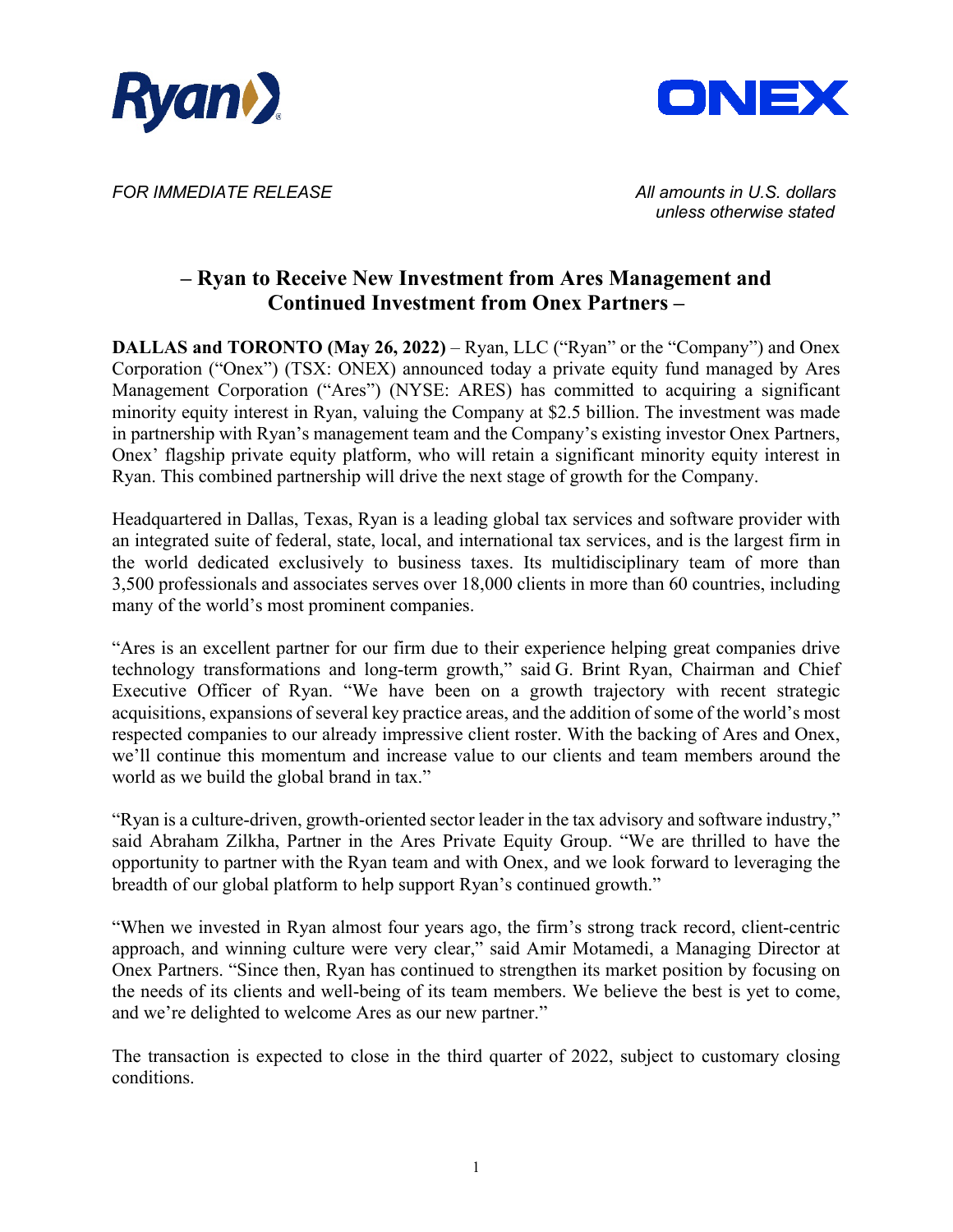This news release may contain forward-looking statements that are based on Ares, Ryan, and Onex management's current expectations and are subject to known and unknown uncertainties and risks, which could cause actual results to differ materially from those contemplated or implied by such forward-looking statements. Ares, Ryan, and Onex are under no obligation to update any forwardlooking statements contained herein should material facts change due to new information, future events or otherwise.

### **About Ryan**

Ryan, an award-winning global tax services and software provider, is the largest Firm in the world dedicated exclusively to business taxes. With global headquarters in Dallas, Texas, the Firm provides an integrated suite of federal, state, local, and international tax services on a multijurisdictional basis, including tax recovery, consulting, advocacy, compliance, and technology services. Ryan is a 10-time recipient of the International Service Excellence Award from the Customer Service Institute of America (CSIA) for its commitment to world-class client service. Empowered by the dynamic *myRyan* work environment, which is widely recognized as the most innovative in the tax services industry, Ryan's multidisciplinary team of more than 3,500 professionals and associates serves over 18,000 clients in more than 60 countries, including many of the world's most prominent Global 5000 companies. More information about Ryan can be found at [ryan.com.](http://www.ryan.com/) "Ryan" and "Firm" refer to the global organizational network and may refer to one or more of the member firms of Ryan International, each of which is a separate legal entity.

#### **About Ares Management Corporation**

Ares Management Corporation (NYSE: ARES) is a leading global alternative investment manager offering clients complementary primary and secondary investment solutions across the credit, private equity, real estate and infrastructure asset classes. We seek to provide flexible capital to support businesses and create value for our stakeholders and within our communities. By collaborating across our investment groups, we aim to generate consistent and attractive investment returns throughout market cycles. As of March 31, 2022, Ares Management Corporation's global platform had approximately \$325 billion of assets under management, with approximately 2,100 employees operating across North America, Europe, Asia Pacific and the Middle East. For more information, please visit [www.aresmgmt.com.](http://www.aresmgmt.com./)

#### **About Onex**

Onex is an investor and asset manager that invests capital on behalf of Onex shareholders and clients across the globe. Formed in 1984, we have a long track record of creating value for our clients and shareholders. Onex' two primary businesses are Private Equity and Credit. In Private Equity, we raise funds from third-party investors, or limited partners, and invest them, along with Onex' own investing capital, through the funds of our private equity platforms, Onex Partners and ONCAP. Similarly, in Credit, we raise and invest capital across several private credit, public credit and public equity strategies. Our investors include a broad range of global clients, including public and private pension plans, sovereign wealth funds, insurance companies and family offices. In addition, through our private wealth platform, we service high net worth clients in Canada. In total, as of March 31, 2022, Onex has \$49.2 billion in assets under management, of which \$8.2 billion is Onex' own investing capital. With offices in Toronto, New York, New Jersey, Boston and London, Onex and its experienced management teams are collectively the largest investors across Onex' platforms. Onex is listed on the Toronto Stock Exchange under the symbol ONEX. For more information on Onex, visit its website at [www.onex.com.](http://www.onex.com/) Onex' security filings can also be accessed at [www.sedar.com.](http://www.sedar.com/)